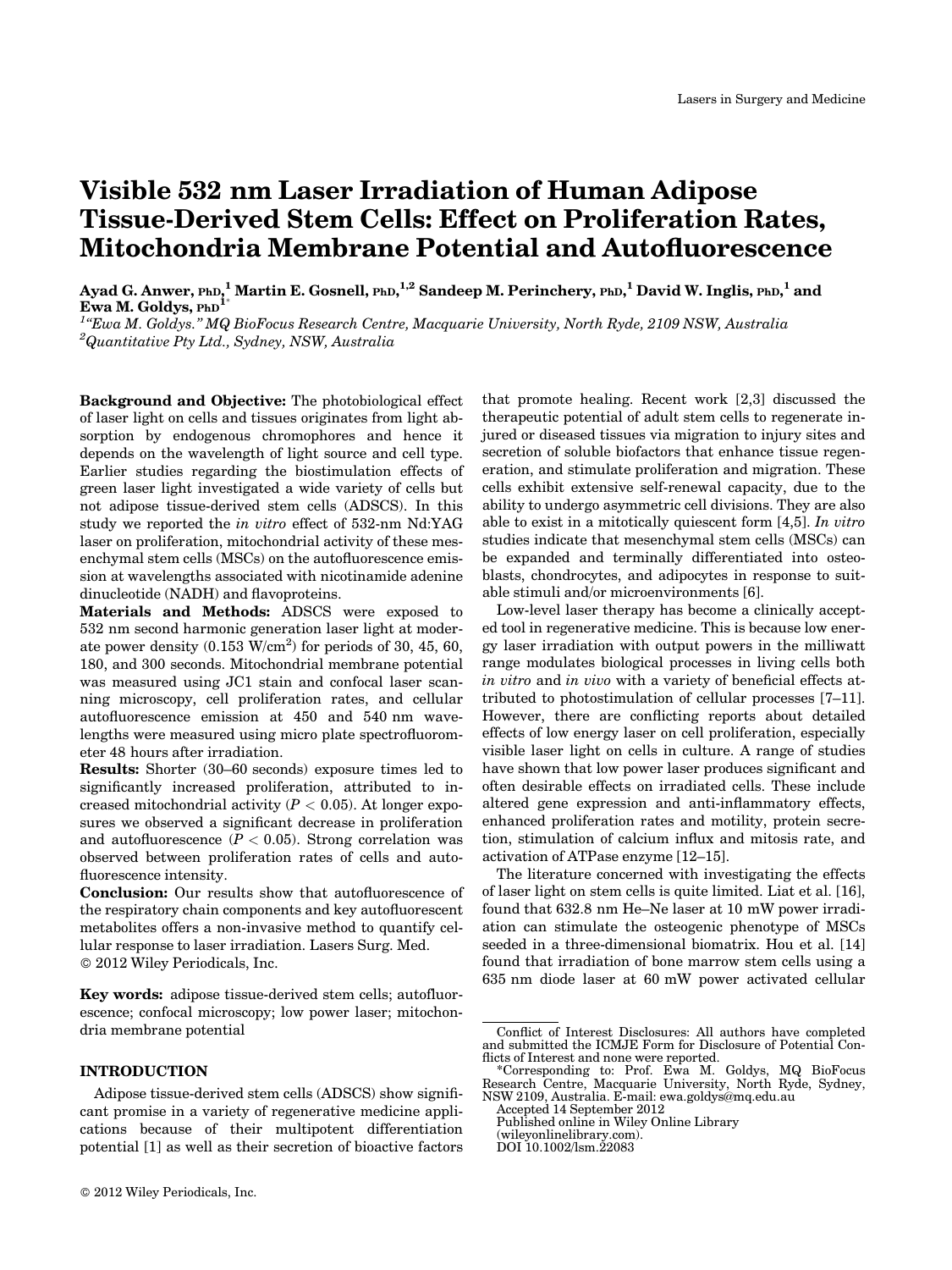proliferation, secretion of growth factors, and myogenic differentiation. Kim et al. [17], reported that red light from a 647 nm laser enhances osteogenic differentiation in MSCs. In two studies by Muvla et al. [18,19], a low power laser at 635 nm laser was found to increase viability, and stimulate proliferation, gene expression, and secretion of  $\beta$ 1-integrin. Another study [20] compared the effects of two lasers at wavelengths of 680 and 830 nm on human adipose derived stem cells. The results showed that cellular responses to laser irradiation such as cell morphology, viability, expression of stem cells markers were stronger in cells irradiated with 680 nm than 830 nm. Moreover, in a recent study by De Villiers et al. [21], irradiation of human adipose-derived stem cells using a 636 nm diode laser led to stimulation of cellular viability and proliferation but not differentiation.

Several studies regarding the biostimulation effects of green laser light have been reported in a wide variety of cells but not on stem cells. These reports showed that biological effects may be induced by green laser light across a broad range of visible spectrum. For examples, light at 514 and 532 nm has been reported to modify metabolic activity in rat myocardial cells, while absorption of green band light by fibroblasts lead to DNA synthesis activation [22]. Frequency-doubled Nd:YAG laser at 532 nm wavelength was used to induce biostimulation of dermal fibroblasts and increased chicken fibroblast proliferation was induced using an LED at the wavelength 570 nm [23].

Despite these earlier studies, the effects of 532 nm green laser light on human stem cells have yet to be elucidated. In order to fill this gap, our study focuses on the biostimulating effects of low power 532 nm Nd:YAG laser light on human adipose derived stem cells in vitro. This was achieved by quantifying proliferation rates of stem cells after irradiation using the MTT assay. We have also quantified autofluoresence of living cells at the emission ranges of NADH and flavins as indicators of intracellular metabolic changes. We also quantified mitochondria membrane potential after irradiation by using JC-1 indicator dye.

Mitochondria under physiological conditions play a key role in the maintenance of normal cellular metabolism and it is generally accepted that the mitochondria are the initial sites for interaction of light in cells. The light-induced biostimulation effects in cells occur mainly through the activation of the mitochondrial respiratory chain and the initiation of cellular signaling [24–26]. Kssak et al., reported that mitochondrial alteration in isolated mitochondria from rat heart was observed after low power green laser (532 nm, 30 mW) irradiation. The proliferation rate using the MTT assay as well as the mitochondrial membrane potential were significantly higher in irradiated cells [27].

Mitochondrial membrane potential has been used as a marker for mitochondrial activity in different cells [28]. We employed the most common probe used to measure changes in mitochondria membrane potential, the cationic dye JC-1. The accumulation of JC-1 in mitochondria is dependent on the membrane potential. At low membrane

potential the dye remains in a monomeric form where it exhibits green fluorescence at 525 nm. High membrane potential leads to increased accumulation in the mitochondria where the dye forms J-aggregates whose fluorescence is red-shifted to 590 nm [29–31].

Intracellular autofluorescence is due to numerous endogenous fluorophores present in cells. In this study, we focus on reduced nicotinamide adenine dinucleotide (NADH, NADPH) in the cytoplasm and mitochondria, which serves as a coenzyme and a principal electron donor within the cell for both oxidative phosphorylation and glycolysis. Fluorescence emission of NADH is detected in the region of 450 nm with excitation at 366 nm. Another important fluorophore is flavin adenine dinucleotide (FAD), which exists mostly as cofactors of enzymes involved in the redox reactions [32,33]. Fluorescence detected in the region of 540 nm after excitation at 460 nm measures the cellular levels of the flavoproteins, lipomide dehydrogenase, and electron transfer flavoproteins [34–36]. Thus NADH and flavin autofluorescence provides insights into the metabolic activity and redox potential in cells.

#### MATERIALS AND METHODS

#### Cell Culture

StemPro human adipose derived stem cells (ADSCs) (Invitrogen, Sydney, Australia) were used in the experiments. These cells are isolated from human adipose tissue through mechanical and enzymatic digestion. Before cryopreservation, the ADSCs are expanded for one passage in MesenPRO RS medium (Invitrogen). After thawing, cells were plated into  $75 \text{ cm}^2$  tissue culture flasks and cultivated with MesenPro RS basal medium supplemented with 2% (v/v) MesenPro growth supplement, 1% (v/v) L-glutamine (2 mM), 1% (v/v) antibiotic– antimycotic mixture. Cells were incubated at  $37^{\circ}$ C,  $95\%$ humidity, and  $5\%$  CO<sub>2</sub>. Cells were subcultured by trypsinization when they reached 80% confluence. Subculturing procedure was carried out under aseptic conditions. The MesenPro medium was aspirated from cells and the surface of cells layer was rinsed with Dulbeco Phosphate Buffer Saline (DPBS). For cells detachment, prewarmed TrypLE  $(0.5 \text{ ml}/10 \text{ cm}^2)$  was added and incubated at  $37^{\circ}\text{C}$ for 7–9 minutes to achieve more than 90% cell detachment. Equivalent of twice the volume used for TrypLE of prewarmed MesenPro medium was added and the cells were transferred to a 15 ml conical tube, centrifuged at 210g for 5 minutes at room temperature, followed by removal of supernatant and re-suspension of the cell pellet in a minimal volume of prewarmed medium. The viability of cells was determined using trypan blue exclusion test. The viability of cells was observed to be at least 90% for each subculturing. The seeding density of cells was approximately  $5,000$  cells/cm<sup>2</sup>).

#### Flow Cytometry Assay

In order to confirm the antigenic characteristics of ADSCS, cells from the third passage were harvested using the above subculturing procedure, a pellet of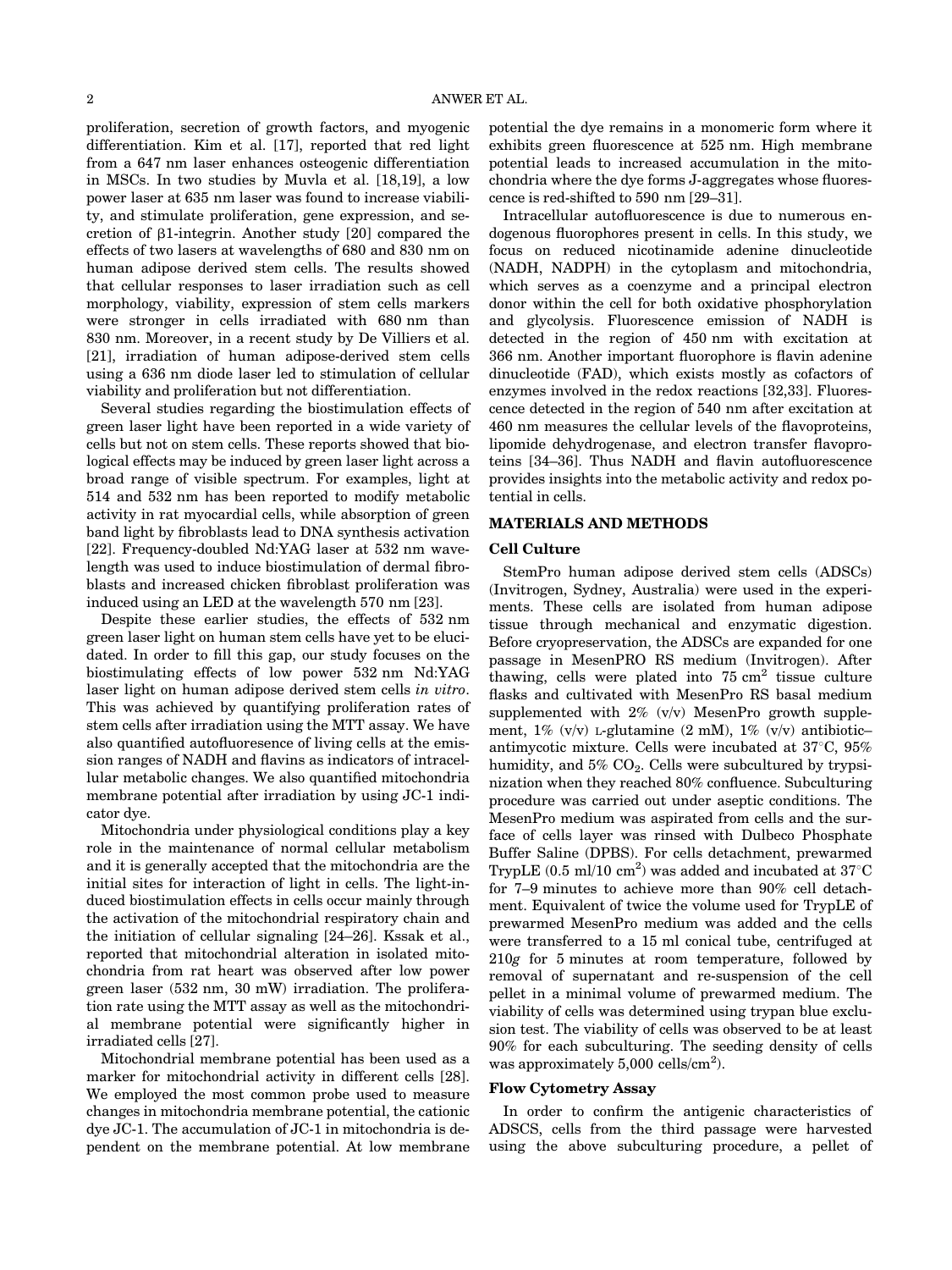centrifuged cells was suspended in a minimal volume of DPBS. Cells were incubated with appropriate volumes of anti-human monoclonal antibodies (CD14, CD29, CD44, CD45, CD90, and CD105) conjugated with fluorescence dyes (PE, FITC, PerCP-Cy 5.5; eBioscience.com), then fixed at 3.7% paraformaldehyde for 20 minutes at room temperature. Cells were washed with PBS to remove fixing solution and resuspended with PBS for flow cytometry.

#### Laser Irradiation Procedure

A diode pumped solid state (DPSS) second harmonic generation Nd:YAG Laser (Viasho, China) was used in this study. This system is operated at the continuous wavelength of 532 nm and an adjustable power output from 0 to 150 mW. Power output was kept constant at 30 mW in all irradiation experiments. All irradiation experiments were done inside a class II biosafety hood under aseptic conditions. Cells from the third passage were harvested by trypsinisation as above, washed twice and suspended in the medium. Cells were transferred by pipetting into five groups of 0.5 ml Eppendorf tubes. Each cell group was exposed to laser light using exposure time of 30, 45, 60, 180, and 300 seconds. Each cell group irradiated for a fixed exposure time was subdivided into 24 replicates. During irradiation the laser was placed vertically on top of the tubes. The distance between the laser aperture and the target surface was 10 cm producing a laser spot of 5 mm diameter, matching the Eppendorf tube. The power density was calculated to be 0.153 W/cm<sup>2</sup> and the energy densities for each exposure time were calculated to be 5, 6.8, 9.2, 28, and  $45 \text{ J/cm}^2$  for 30, 45, 60, 180, and 300 seconds, respectively. Prior to each irradiation, the cells were shaken well to break up agglomerates. The control groups received no laser light but they were exposed to the same environment for the same duration as the laser irradiated groups. The non-irradiated cells were also divided into the same number of replicates, as a control. All groups and replicates were cultured in wells of a 96 well cell culture plate and incubated at  $37^{\circ}$ C in a humidified atmosphere of  $5\%$  CO<sub>2</sub> for 48 hours.

#### Autofluorescence Experiments

After 48 hours of incubation, the autofluorescence properties of irradiated and non-irradiated cells were measured using a Spectra MAX M5 Multi-Mode Microplate Reader (Molecular Devices). Prior to autofluorescence measurements the media was replaced with 1X phosphate buffer saline to avoid the fluorescence from medium. The software of the Microplate reader system was set on fluorescence mode to measure the emission intensity at 450 nm after excitation with 366 nm, and emission intensity at 540 nm after excitation with 460 nm. We have chosen these excitation and emission parameters corresponding to the spectral properties of two important flourophores in the respiratory chain, NADH (excitation wavelength: 366 nm, emission wavelength 450 nm) and FAD (excitation wavelength: 460 nm, emission wavelength: 540 nm).

#### Proliferation Rate Experiments

A cell proliferation assay at 48 hours post-irradiation was performed using a Vybrant MTT Cell proliferation assay kit (Invitrogen). The MTT assay measures the enzymatic conversion by live cells of the water soluble MTT(3-(4,5-dimethylthiazol-2-yl)-2,5diphenyltetrazolium bromide) to an insoluble formazan, a purple dye. The formazan is then solubilized, and the concentration is determined by optical density at 570 nm. The media were removed from wells and replaced with  $100 \mu$  of fresh culture medium. Ten microliter of the 12 mM MTT stock solution were added to each well, including a negative control of 10  $\mu$ l of the MTT stock solution added to 100  $\mu$ l of medium alone. Microplates were incubated at  $37^{\circ}$ C for 4 hours, then 100 ml of Sodium Dodecyl Sulfate–HCL solution was added to each well and mixed thoroughly using a pipette. After 14 hours of incubation in a humidified incubator, samples were mixed using pipette. The absorbance values were measured at 570 nm using the Spectra MAX M5 Multi-Mode Microplate Reader (Molecular Devices). These values are referred to as the intensity of the proliferation index.

## Mitochondria Membrane Potential Experiments

The previously irradiated cells were first incubated for 48 hours after irradiation. Subsequently, the JC1 stain from (Invitrogen) was used for labeling stem cells at  $2 \mu M$ concentration followed by incubation for 20 minutes at  $37^{\circ}$ C. Labeled cells were imaged using a Leica SP2 confocal microscope. Each group of control and irradiated cells were imaged using 488 nm excitation wavelength and the emission signals were obtained through 525 and 590 emission channels at the same parameters of pinhole aperture and detector voltage. The ratio between red to green fluorescence was measured using ImageJ program.

#### Data Analysis and Statistics

The purpose of our statistical analysis is to conclude, at the significance level of 5% (95% confidence) that there are differences in the optical absorption measured in the MTT assay or autofluorescence intensity between irradiated and non-irradiated stem cells. In our study, we have five classes of data corresponding to 30, 45, 60, 180, and 300 seconds exposure time, each having a corresponding non-irradiated control group. Each measurement of autofluorescence and/or viability was carried out in independent 24 replicates, so the sample size in each class was 24. Each sample was checked by using a statistical Lilliefor's test of normality, which was positive at a significance of 0.01, thus distributions were not normal. This could be related to the existence of subpopulations within the examined cells. Similarly, the Bartlett's test of equal variances produced a negative result, which means that there was only a very small probability of the same variance. For the data analysis we have therefore applied the Kruskal–Wallis test, which does not assume normal distributions. This test compares the medians of the groups, and returns the P-value for the null hypothesis that all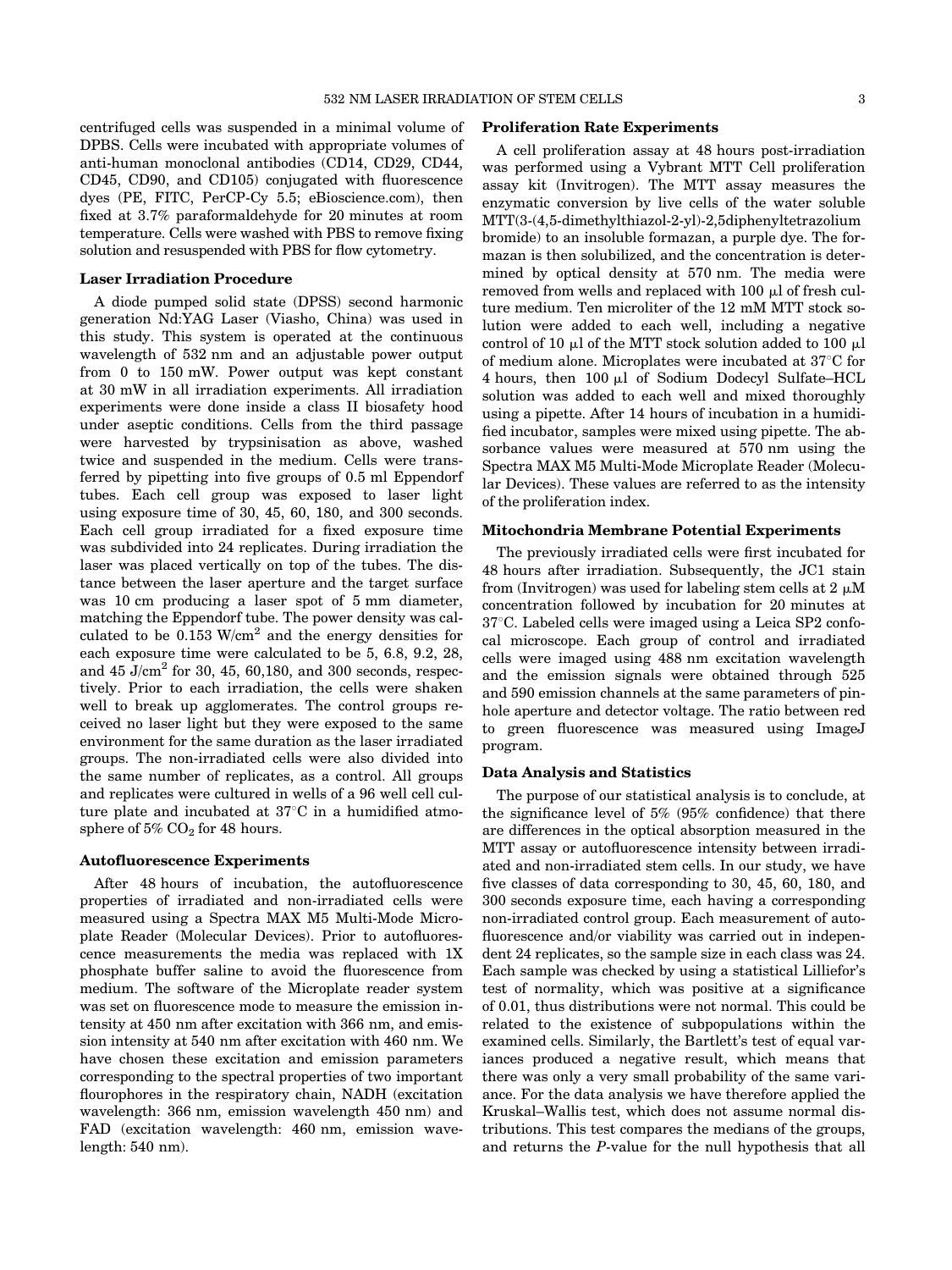samples are drawn from the same population. For additional verification, we used a non-parametric Kolmogorov–Smirnov test of different source distributions. This test is based on a minimum distance estimation used to test the equality of one dimensional probability distributions and can be used to compare two samples by the quantification of distance between sample empirical distribution functions. When testing two samples the null hypothesis states that the samples are drawn from the same distribution [37]. The Kruskal– Wallis and Kolmogorov–Smirnov tests were applied to the 24 replicates in each class comparing the (empirical) fluorescence or absorption intensity distributions for irradiated cells to the same quantities in the control cells that were not exposed to laser light.

### RESULTS

# Effect of Laser Radiation on Proliferation Rate of Cells

The MTT assay was employed to determine if the exposure times affected proliferation of cells incubated for further 48 hours. Cell viability measured in this assay was analysed following irradiation by the 532 nm laser for varying exposure times (30, 45, 60, 180, and 300 seconds). These and all other data have been plotted by using box plots [29]. The diagrams in Figure 1a represent the absorption intensity at 570 nm wavelength of all five exposure times for both irradiated and control groups.

The results in Figure 1a indicate a very significant effect of laser irradiation on proliferation rate, and hence viability. For 30, 45, and 60 seconds exposures the proliferation rates increase while the cells irradiated for 180 and 300 seconds showed considerable and very significant decreases in proliferation rate.

These data were analysed by applying the Kruskal– Wallis test for the difference in the medians to each pair of 24 replicates for each class. The results are shown in Figure 1b where we have plotted the obtained P-values  $(P_{\text{KW}})$ . Applying the Kolmogorov–Smirnov test (testing if the underlying distributions are different) produced the values  $P_{KS}$  also shown in this figure.

Our statistical analysis (Fig. 1b) showed that our results are statistically very robust and that all classes of cells have significantly modified proliferation rates over the control cells (at 5% significance level).

# Effect of Laser Radiation on Autofluorescence

Figure 2 shows the autofluorescence intensity of cells following irradiation by the 532 nm laser for varying exposure times (30, 45, 60, 180, and 300 seconds). Each diagram in this box plot represents the emission intensity at 450 nm after excitation with 366 nm wavelengths for each exposure time. In this spectral region autofluorescence is related to NADH.

A significant increase in autofluorescence emission can be observed for cells irradiated for 30 and 45 seconds, compared to non-irradiated cells. On the other hand a significant decrease in autofluorescence is observed for the 300 seconds exposure.

The box plot in Figure 3 shows the autofluorescence properties of cells 48 hours after irradiation by 532 nm laser at 30, 45, 60, 180, and 300 seconds exposure times in the spectral area where flavins are detected. Each diagram represents emission intensity at 540 nm under 460 nm excitation, where FAD makes a significant contribution.

As previously (Fig. 1b), these data were analysed by applying the Kruskal–Wallis and Kolmogorov–Smirnov



Fig. 1. Proliferation data by MMT assay, 48 hours after laser irradiation with 532 nm. a: Box plots of the data (24 replicates) in each of the five classes and the corresponding controls. Each diagram represents the absorption measured in the MMT assay. b: P-values for the statistical tests,  $P_{kw}$  (red) and  $P_{ks}$  (black). The blue line marks the value of  $P = 0.05$ . Laser irradiation produced statistically valid changes to viability for exposure times with P-values below 0.05.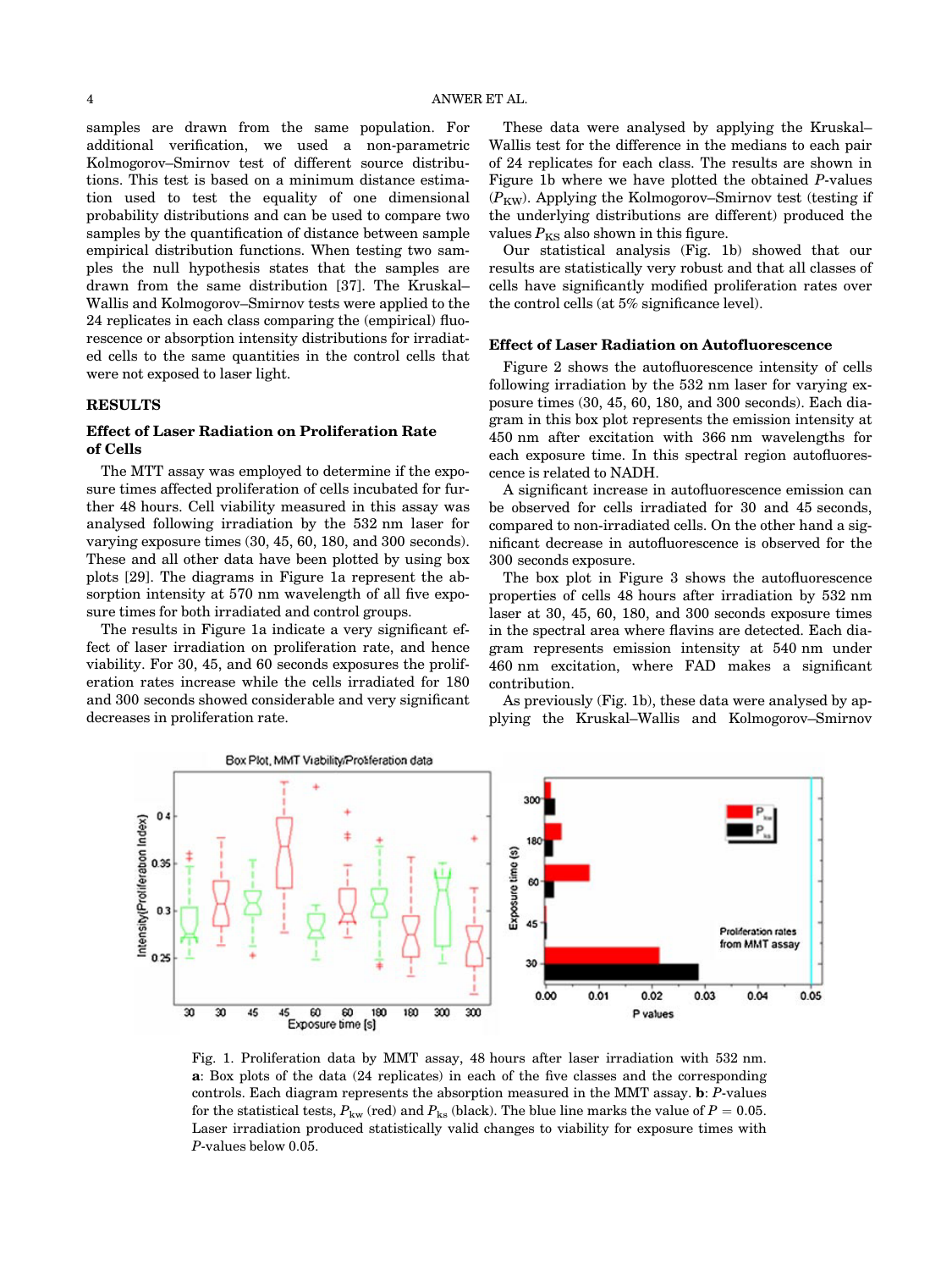

Fig. 2. Autofluorescence emission intensity of cells at 450 nm under 366 nm excitation, 48 hours after irradiation by 532 nm laser at 30, 45, 60, 180, 300 seconds exposure times. a: Box plots of the data (24 replicates) in each of the five classes and the corresponding controls. **b**: P-values for the statistical tests,  $P_{kw}$  (red) and  $P_{ks}$  (black). The blue line marks the value of  $P = 0.05$ . Laser irradiation produced statistically valid changes to autofluorescence for exposure times with P-values below 0.05.

tests. The results are shown in Figures 2b and 3b. The data shown in Figure 2b indicates that autofluorescence at 366 nm excitation increases upon laser irradiation after 30 seconds exposure and it decreases after 300 seconds exposure. Figure 3b for 450 nm excitation confirms the same trend. There is clear evidence of autofluorescence increase at 30 and 45 seconds, and a clear decrease at 300 seconds exposure.

# Effect of Laser Radiation on Mitochondria Membrane Potential

The data in Figure 4 illustrate the effect of laser irradiation at different exposure times on mitochondrial membrane potential of stem cells reflected in red/green fluorescence ratios of JC-1 dye. Significant increase  $(P < 0.05)$  in the red/green fluorescence ratio can be observed at 30 and 45 seconds exposure times compared with the control group. This indicates an increased membrane potential at short exposure time laser irradiation while a significant decrease  $(P < 0.05)$  in red/green ratio and membrane potential can be observed at long exposure times at 60, 180, and 300 seconds.

Confocal laser scanning microscopy images of control stem cells and irradiated cells are illustrated in Figure 5. The fluorescence emission of stem cells stained with JC-1 was recorded through two emission channels in confocal microscopy:  $525 \pm 10$  nm (green) and  $590 \pm 10$  nm (red). As also shown in Figure 4a clear increase in red to green emission intensity can be observed at 30 and 45 seconds laser exposure times comparing with control group, while the intensity ratio between red to green decreased at longer times of irradiation.

# Correlation Between Autofluorescence, Proliferation Rate, and Mitochondrial Membrane Potential

In order to establish the correlation between proliferation rates and autofluorescence characteristics, we subtracted the median value of each of the control groups from the irradiated data (control baseline removal) for the 366/450 nm emission, and separately for 460/ 540 nm autofluorescence data. The same procedure was applied to the MMT data. We then calculated the correlation between auto fluorescence and MMT proliferation/ viability. The correlation coefficients and associated Pvalues that give significance to the test for correlation are shown in Table 1. These results show a very significant correlation between cell proliferation rates and cellular autofluorescence.

We also present the correlation plots between the autofluorescence at 366 nm and the mitochondrial potential as measured by JC-1 red to green fluorescence ratio (Fig. 6a) and between the MMT proliferation index and the mitochondrial potential (Fig. 6b). These parameters are highly correlated as indicated by the correlation coefficients which are close to unity (see Fig. 6) and very low Pvalues.

## DISCUSSION

The photobiological interaction between laser light and living cells depends on parameters such as wavelength, fluence, power density, and exposure time. The influence of these parameters has been shown in many types of cells, including the few studies concerning the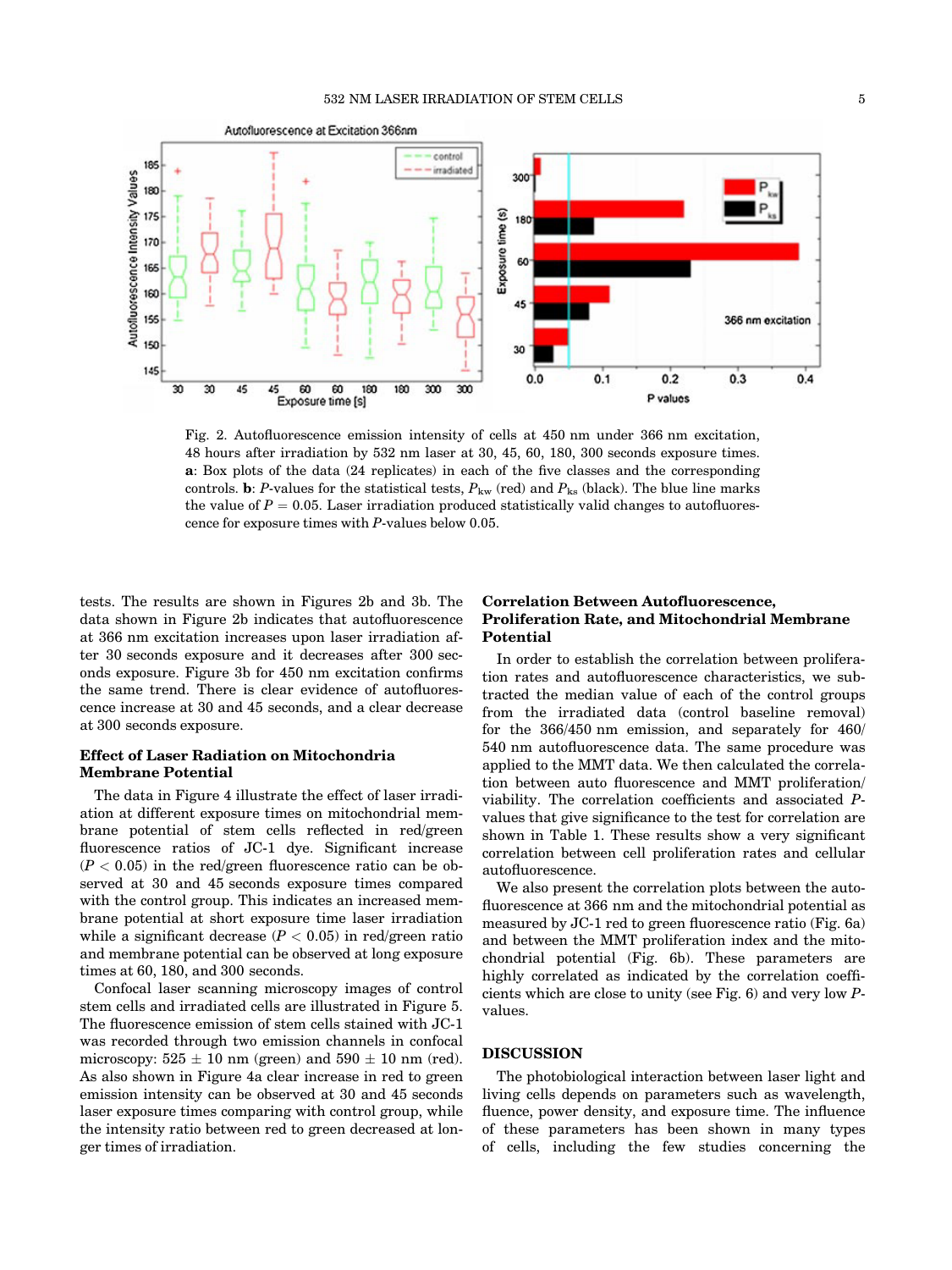

Fig. 3. Autofluorescence emission intensity of cells at 540 nm under 460 nm excitation, 48 hours after irradiation by 532 nm laser at 30, 45, 60, 180, 300 seconds exposure times. a: Box plots of the data (24 replicates) in each of the five classes and the corresponding controls. b: P-values for the statistical tests,  $P_{kw}$  (red) and  $P_{ks}$  (black). The blue line marks the value of  $P = 0.05$ . Laser irradiation produced statistically valid changes to autofluorescence for exposure times with P-values below 0.05.

biostimulation effects of green lasers on living cells [38]. The wavelength of laser irradiation is a crucial parameter in biostimulation, since the photobiological effects of laser light is based on the light absorption by primary endogenous chromophores (mitochondrial enzymes, porphyrins, flavins, and cytochromes) [39].

In our study, we investigated the stimulating effect of green Nd:YAG laser at 532 nm wavelength on the proliferation and mitochondrial activity of adipose derived stem cells in correlation with intracellular autofluorescence. We found no other reports in the literature concerning the biostimulation effect of 532 nm laser on adipose derived stem cell as well as detection autofluorescence after irradiation.



Fig. 4. Red to green fluorescence ratio of irradiated stem cells at different exposure times.

We selected the MTT assay to confirm our hypothesis that green laser light has an effect on the mitochondrial activity and cellular proliferation. The reduction reaction in the MTT assay is attributed mainly to mitochondrial enzymes and electron carriers and it is regarded as an indicator of cell redox activity [28]. When the concentration of MTT in the cytoplasm is increased, more formazan products are formed and higher absorption spectrum by cells is detected, indicating greater cell viability [40]. In experiments where cell numbers vary significantly the MTT metabolic assay mainly reflects the changes in cell number while variations of mitochondrial biochemistry make a limited contribution. Cell proliferation is a very important physiological effect for low power laser irradiation. Increased proliferation following laser irradiation in many cell types in vitro including, endothelial cells, fibroblasts, osteoblasts, and stem cells [25,41–44]. The results and statistical analysis in Figure 1 show that laser light stimulates the cells' proliferation significantly at short exposure times, 30 and 45 seconds. This may be due to increasing the activity of respiratory chain components that absorb laser light at 532 nm wavelength. This increased activity could be followed by increased ATP levels resulting in increased proliferation. Absorption of light by respiratory chain components can increase mitochondrial membrane potential leading to increased energy availability and signal transduction. These cellular changes lead to macroscopic effects such as increased cell proliferation. The reverse effect was observed at longer exposure times (180–300 seconds), which may be due to damaging thermal effects.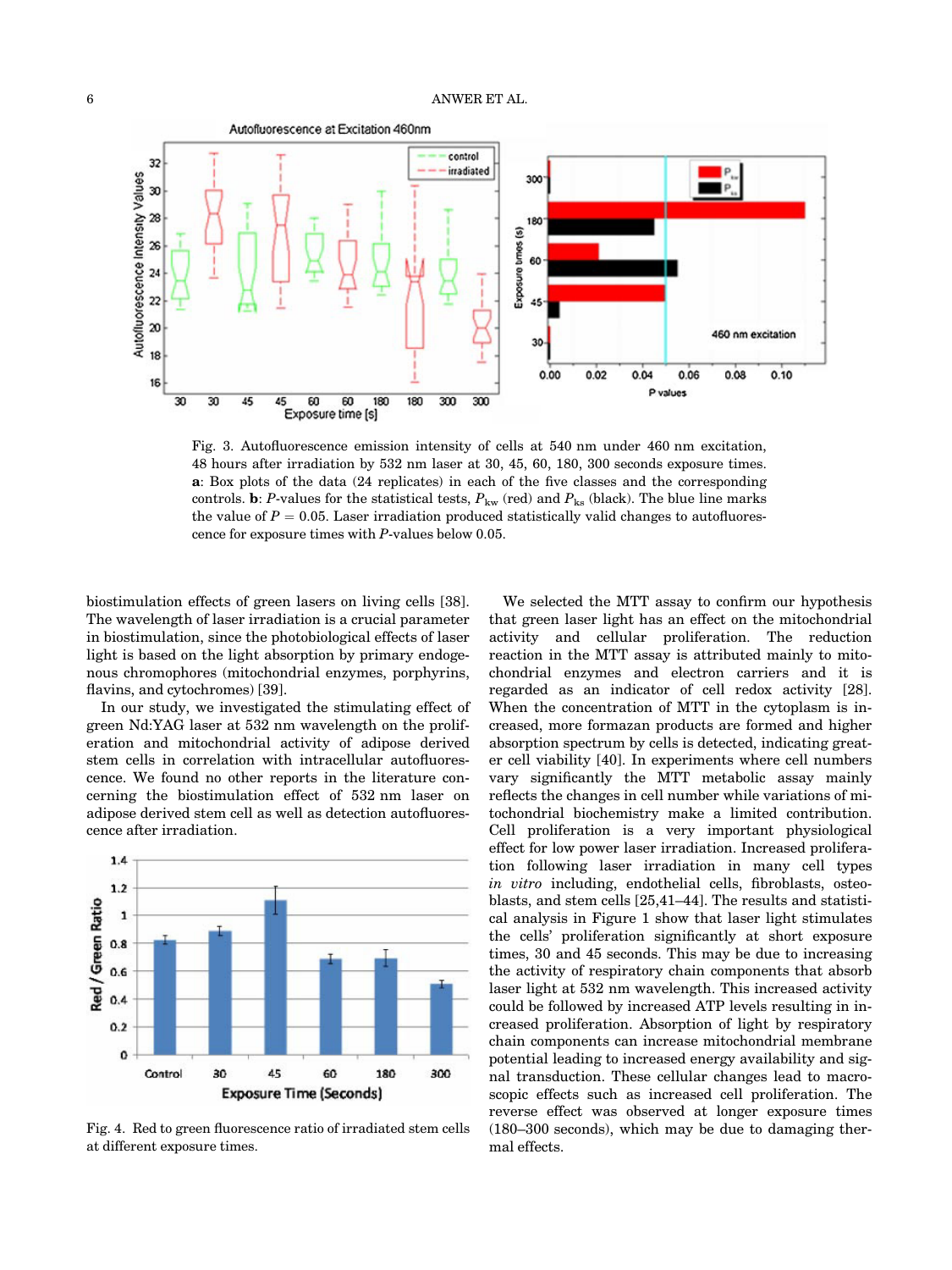



Fig. 5. Confocal laser scanning microscopy images of stem cells showing JC-1 fluorescence in two emission channels 525 nm (green images) and 590 nm(red images). a,b: control samples; c,d: 30 seconds irradiation; e,f: 45 seconds; g,h: 60 seconds; i,j: 180 seconds; k,l: 300 seconds.

The results of measuring mitochondrial membrane potential using JC-1 gave an indication that the cellular mitochondria were affected directly by laser irradiation leading to an increase or decrease in the cellular metabolic activity depending on laser irradiation dose. As with proliferation rate results we found that the mitochondrial activity increased at shorter laser irradiation exposures (30 and 45 seconds). The mitochondrial membrane potential is a sensitive indicator of the condition of the mitochondria and therefore the whole cell [45]. In our results,

TABLE 1. Correlation Between Autofluorescence Emission and Proliferation Rates as Measured by the MTT Assay

| Correlation<br>coefficients | P-value        |
|-----------------------------|----------------|
| 0.894<br>0.870              | 0.041<br>0.053 |
|                             |                |

the data in Figure 4 showed a significant increase in the mitochondrial membrane potential at short exposure times (30, 45 seconds). This correlates with the results of cells proliferation in Figure 1. High mitochondrial membrane potential means increased efficiency of proton pumps transporting charge through mitochondrial membranes leading to a greater electrochemical gradient that is used for ATP synthesis [28].

The results of our study indicated that 532 nm laser light can induce changes in the intracellular autofluorescence properties in the irradiated cells. We verified this by measuring the intracellular autofluorescence of two important components of the respiratory chain in mitochondria, NADH and flavins. We demonstrated a significant increase in the intracellular autofluorescence of cells at the emission range of NADH (Fig. 3) and flavin (Fig. 4). In interpreting the results one needs to take into account that NADH and flavin molecules are both involved in the redox reactions of the inner mitochondrial membrane and consequently, the oxidation state of NADH and FAD may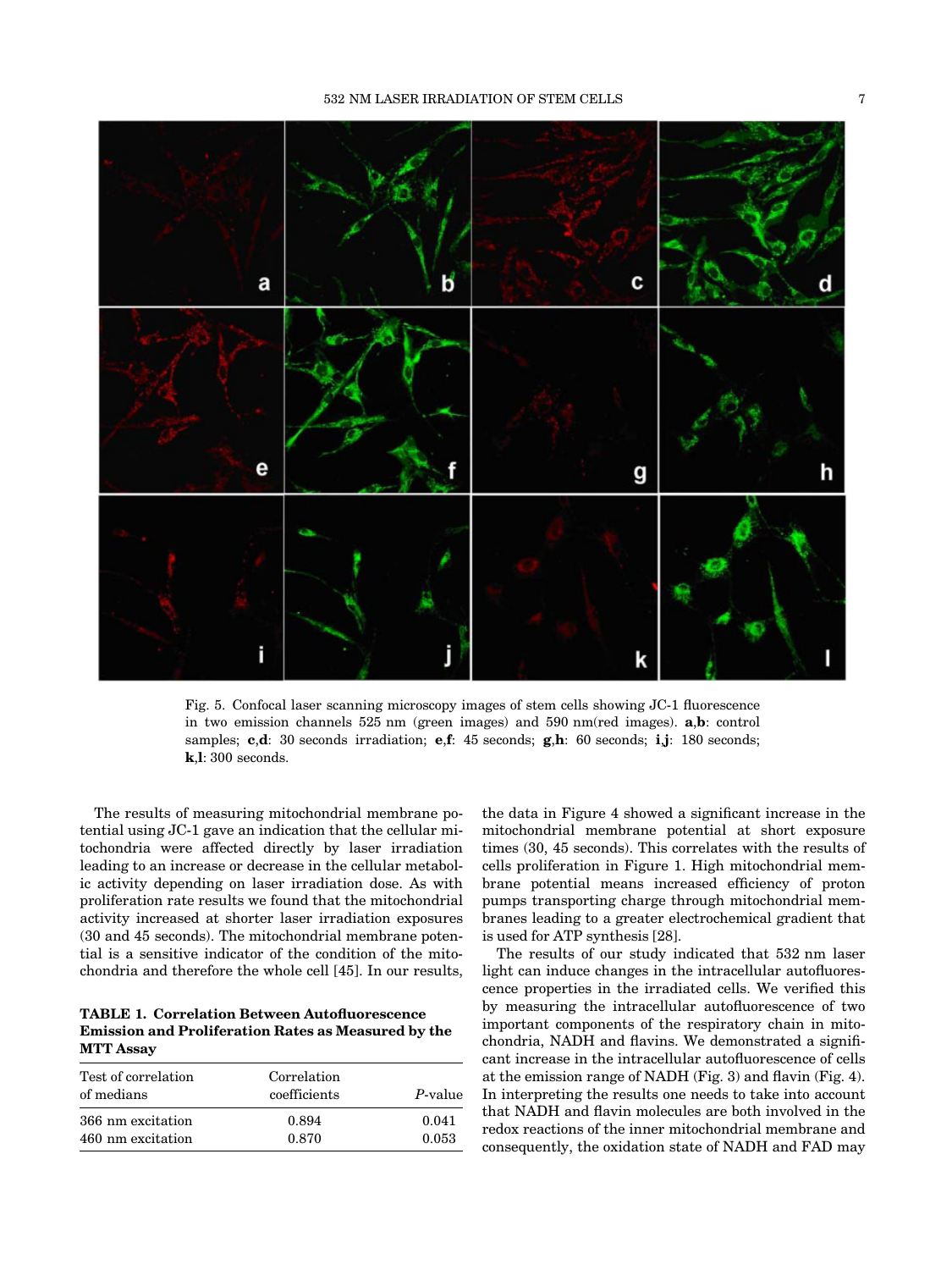

Fig. 6. a: Correlation between the results of the MTT assay (proliferation index) and the mitochondrial membrane potential measured by JC-1. b: correlation between autofluorescence at 366 nm related to NADH and the mitochondrial membrane potential. The correlation coefficients and the P-values are shown in the figure.

change, producing alterations of the fluorescence intensities [46]. Previous studies have shown that the autofluorescence of nicotinamade adenine dinucleotide (NADH) can be used to monitor the metabolic state of living tissues in various species [47]. Highly significant correlation between proliferation and autofluorescence emission of NADH as well as FAD can be seen in our results (Table 1) and it seems that the correlation coefficient for NADH is higher than for FAD. This agrees with earlier reports that the effect of low power laser on cells is related to an increase in mitochondrial oxidation metabolism caused by excitation of respiratory chain components [48].

Various mechanisms for the effect of low intensity laser irradiation have been proposed, including absorption of light by mitochondrial enzymes with localized heating, photon absorption by flavins and cytochromes in the mitochondrial respiratory chain effecting electron transfer [25]. A mechanism by which low intensity lasers may induce biostimulation of cell activity has been well described by Karu [49,50]. Laser irradiation is postulated to intensify the formation of a transmembrane electromechanical proton gradient in mitochondria [50]. Karu proposed a chain of molecular events starting with the absorption of light by photoacceptor (chromophore), which leads to signal transduction and amplification, and finally

results in photoresponse [51]. In this way light is absorbed by components of the respiratory chain, which causes an activation of the respiratory chain and oxidation of the NAD pool, which leads to changes in the redox status of both the mitochondria and the cytoplasm. This in turn has an effect on membrane permeability/ transport, which changes in the  $Na^{+}/H^{+}$  ratio and increases ATPase activity, which in turn has an effect on the Ca2+ flux. The Ca2+ flux affects the levels of cyclic nucleotides, which modulates DNA and RNA synthesis and these, in turn, modulate cell proliferation and protein synthesis [52]. Our results are in agreement with this model.

Enhanced proliferation and mitochondrial activity of cells observed in this work might be a consequence of minute amount of reactive oxygen species (ROS) generation upon irradiation with low laser doses at short exposure times. As the cellular redox state has a key role in maintaining the viability of the cell, the redox changes tend to be reflected in cell activity and proliferation. It is known that low power laser irradiation produces a shift in the overall cell redox potential and the cytosolic response to this change involves several transcription factors including the nuclear factor B(NF-B) which is significant for cell growth [53,54]. Several studies regarding generation of ROS within the cells following low power laser irradiation found that laser light between 400 and 500 nm may produce ROS via a photochemical process involving flavins, and ROS may be also produced in the mitochondria at longer wavelengths [55].

Our results showed that biostimulation effect of laser light occurred mainly using 30 and 45 seconds exposure times corresponding to 5 and  $6.8$  J/cm<sup>2</sup> energy densities. These values are in agreement with Hawkins and Abrahams [56] results who found that helium–neon laser irradiation of  $5 \text{ J/cm}^2$  resulted in an increase in cellular proliferation of human skin fibroblast cells. Muvla et al. [18], found that low power laser light increased cell viability and proliferation at 24 and 48 hours at  $5 \text{ J/cm}^2$  energy density.

# **CONCLUSIONS**

Significant differences were observed in the autofluorescence properties of stem cells following irradiation by 532 nm laser using different exposure times at 0.15 mW/ cm<sup>2</sup>. This is predominantly seen in autofluorescence emission at 540 nm after excitation at 460 nm, most likely corresponding to flavin molecules. After 60 seconds this effect seems to cease and then to reverse direction for longer exposure times. The 30 and 45 seconds exposure times stimulate changes in the cells that lead to significantly increased proliferation, implying improved viability and mitochondrial activity. After 60 seconds there seems to be a significant decrease in proliferation/viability, perhaps due to damaging thermal effects. We observed a strong correlation between autofluorescence intensity and proliferation rates of cells as measured by the MTT assay. A slightly stronger correlation was shown with 450 nm autofluorescence following 366 nm excitation mostly due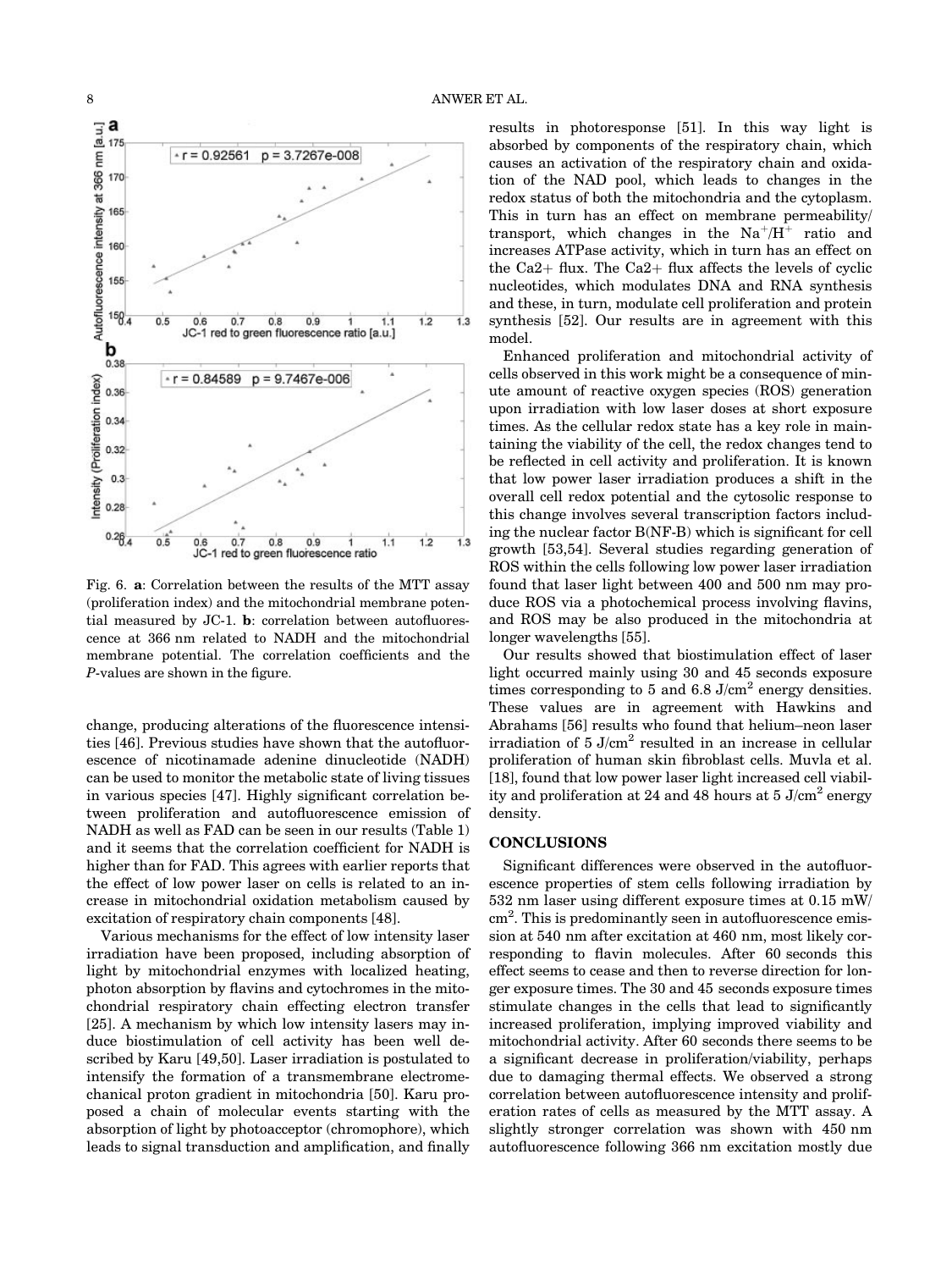to NADH molecules. The biostimulation effect of laser on stem cells will be beneficial in tissue engineering and regenerative medicine applications.

# **REFERENCES**

- 1. Follmar KE, Decroos FC, Prichard HL, Wang HT, Erdmann D, Olbrich KC. Effects of glutamine, glucose and oxygen concentration on the metabolism and proliferation of rabbit— Adipose derived stem cells. Tissue Eng 2006;12:3525–3552.
- 2. Layla TG, Thais RMF, Patricia S, Carolina BA, Caroline MM, Niels OSC, Marimelia AP. Mesenchymal stem cell therapy modulates the inflammatory response in experimental traumatic brain injury. Neurol Res Int 2011;2011:1–9.
- 3. Ji JF, He BP, Dheen ST, Tay SS. Interaction of chemokines and chemokine receptors meidate the migration of mesenchymal stem cells to the impaired sutes in the brain after hypoglossal nerve injury. Stem Cells 2004;22(3):415–427.
- 4. Caplan AI, Dennis JE. Mesenchymal stem cells as tropic mediators. J Cell Biochem 2006;98:1076–1084.
- 5. Sean JM, Niaro MS, David JA. Regulatory mechanism in stem cell biology. Cell 1997;88:287–297.
- 6. Hall PA, Watt FM. Stem cells, the generation and maintenance of cellular diversity. Development 1989;106:619–633.
- 7. De Souza SC, Munin E, Alves LP, Salgado MA, Pacheco MT. Low power laser radiation at 685 nm stimulates stem cell proliferation rate in Dugesia tigrina during regeneration. J Photochem Photobiol 2005;80:203–207.
- 8. Taniguchi D, Dai P, Hojo T, Yamaoka Y, Kubo T, Takamatsu T. Low energy laser irradiation promotes synovial fibroblast proliferation. Lasers Surg Med 2009;41(3):232–239.
- 9. Antonio LB, Silence CN, Alessandro LB, Aldo BJ, Ftima AZ, Aluizio BR, Pedro SD. Effects of low level laser therapy on malignant cells: In vitro study. J Clin Laser Med Surg 2002;20(1):23–26.
- 10. Elisabeth SJ, Jadranka K, Gabriele W. Initial effects of low level laser therapy on growth and differentiation of human osteoblast like cells. Middle Eur J Med 2008;120:112–117.
- 11. Rochkind S, Rosso M, Nissan M, Vilareal M. Barr NL, Rees DG. Systemic effects of low power laser irradiation on the peripheral and central nervous system. Lasers Surg Med 1989;9(2):174–182.
- 12. Schindl A, Schindl M, Schon H, Knobler R, Havelec L, Schindl L. Low intensity laser irradiation improves skin circulation in patients with diabetic microangiography. Diab Care  $1998;21(4):580-584$ .
- 13. Tsubota K, Liang RA, Chiba K, Hanninen LA, Kenyon KR. Non invasive metabolic analysis of preserved rabbit cornea. Arch Opthalmol 1988;106(12):1713–1717.
- 14. Hou JF, Zhang H, Yuan X, Li J, Wei YJ, Hu SS. In vitro effects of low level laser irradiation for bone marrow mesenchymal stem cells: Proliferation, growth factors secretion and myogenic differentiation. Lasers Surg Med 2008;40(10): 726–733.
- 15. Yang WZ, Chen JY, Yu JT, Zhou LW. Effects of low power laser irradiation on intracellular calcium and histamine release in mast cells. Photochem Photobiol 2007;83(4):979– 984.
- 16. Liat AG, Talia G, Doron N, Shimona G, Slman R, Ilana B, Razi V. Low level laser irradiation stimulates osteogenic phenotype of mesenchymal stem cells seeded on a three dimensional biomatrix. Lasers Med Sci 2005;20(3–4):138–146.
- 17. Kim HK, Kim JH, Abbas AA, Kim D-O, Park S-J, Chung JY, Song EK, Yoon TR. Red light of 647 nm enhances osteogenic differentiation in mesenchymal stem cells. Lasers Med Sci 2009;24(2):214–222.
- 18. Muvla B, Mathope T, Moore TJ, Abrahamse H. The effect of low level laser irradiation on adult human adipose derived stem cells. Lasers Med Sci 2008;23(3):277–282.
- 19. Muvla B, Moore TJ, Abrahamse H. Effect of low level laser irradiation and epidermal growth factor on adult human adipose tissue derived stem cells. Lasers Med Sci 2010;25(1): 33–39.
- 20. Abrahamse H, Hourled NN, Muller S, Ndlovu L. Fluence and wavelength of low intensity laser irradiation affect

activity and proliferation of human adipose derived stem cells. Med Technol SA 2010;24(2):15–20.

- 21. De Villiers JA, Houreld NN, Abrahamse H. Influence of low intensity laser irradiation on isolated human adipose derived stem cells over 72 hours and their differentiation potential into smooth muscle cells using retinoic acid. Stem Cell Rev 2011;7(4):869–882.
- 22. Berns MW, Gross DC, Cheng WK, Woodring D. Argon laser microiradiation of mitochondria in rat myocardial cell tissue culture. J Mol Cell Cardiol 1972;4(1):71–83.
- 23. Vincent KM, Lin H, Andrew B. Biostimulation of dermal fibroblast by sublethal Q-switched Nd:YAG 532 nm laser. J Photochem Photobiol B 2005;81(1):1–8.
- 24. Walsh LJ. The current status of low level laser therapy in dentistry. Aust Dent J 1997;42(4):247–254.
- 25. Xuejuan G, Da X. Molecular mechanisms of cell proliferation induced by low power laser irradiation. J Biomed Sci 2009; 16(4):1–16.
- 26. Karu TI. Mitochondrial mechanism of photobiomodulation in context of new data about multiple roles of ATP. Photomed Laser Surg 1999;28(2):159–160.
- 27. Kssak P, Progodizki T, Hapodazova D, Bryszewska M, Sikurova L. Mitochondrial alterations induced by 532 nm laser irradiation. Gen Physiol Biophys 2005;24:209–220.
- 28. Bukman FJ, Reynolds IJ. Spontaneous changes in mitochondrial membrane potential in cultured neurons. J Neural Sci 2001;21(14):5054–5065.
- 29. Proost ID, Pintelon I, Brouns I, Kroese AB, Riccardi D, Kemp P, Timmermans JP, Adriaensen D. Functional live cell imaging of the pulmonary neuroepithelial body microenvironment. Am J Respir Cell Mol Biol 2008;39(2):180– 189.
- 30. Agarwal A. Measuring mitochondrial membrane potential in isolated tubules. Am J Physiol Renal Physiol 2005;288(6): F1090–F1091.
- 31. Lesniewska J, Simeonova E, Charzynska M. Subcellualr heterogenicity of mitochondrial membrane potential in anther tapetum. Sex Plant Reprod 2004;16(16):283–288.
- 32. Ramanujam N. Fluorescence spectroscopy in vivo. In: Meyers RA, editor. Encyclopedia of analytical chemistry. Chichester UK: John Wiley & Sons; 2000. pp 20–56.
- 33. Benson RC, Meyer RA, Zaruba ME, Mackhann GM. Cellular autofluorescence—Is it due to flavins. J Histochem Cytochem 1979;27(1):44–48.
- 34. Vladimir VG, FuJen K. Monitoring cellular metabolism with fluorescence life time of reduced nicotinamide adenine dinucleotide. J Phys Chem 2009;113(27):11532–11540.
- 35. Johan MG. Metabolic changes in mesenchymal stem cells in osteogenic medium measured by autofluorescence spectroscopy. Stem Cells 2006;24:1213–1217.
- 36. Masters BR, Ghosh Ak, Wilson J, Matschinsky FM. Pyridine nucleotide and phosphorylation potential of rabbit corneal. Invest Opthalmol Vis Sci 1989;30(5):861–868.
- 37. Robert M, John W, Wayne AL. Variations of box plots. Am Statistician 1978;32(1):12–16.
- 38. Barbosa RI, Marcolino MA, Guirro RR, Mazzer N, Barbieri CH, Fonseca MR. Comparative effects of wavelengths of low power laser in regeneration of sciatic nerve in rats following crushing lesion. Lasers Med Sci 2010;25(3):423– 430.
- 39. Santos DH, Rigos FC, Tedesco AC, Ciancaglini P. Biostimulation of Na, K-ATPase by low energy laser irradiation (68,535 mW): Comparative effects in membrane, solubilised and DPPC:DPPE-Liposome reconstituted enzyme. J Photochem Photobiol B: Biol 2007;89(1):22–28.
- 40. Vellonen KS, Honkakoski P, Urtti A. Substrate and inhibitors of efflux proteins interfere with the MTT assay and may lead to underestimation of drug toxicity. Eur J Pharm Sci 2006;23(2):181–188.
- 41. Pete M, Tisha R, Russell GH, Eric WH, Michael D. Effect of wavelength on low intensity laser irradiation—Stimulated cell proliferation in vitro. Lasers Surg Med 2005;36(1):8–12.
- 42. Kipshidaze N, Nikolychic V, Keelan M, Shankar L, Khanna A, Kornowski R, Leon M, Moses J. Low power He–Ne laser irradiation enhances production of vascular endothelial growth factor. Lasers Surg Med 2001;28(4):355–364.